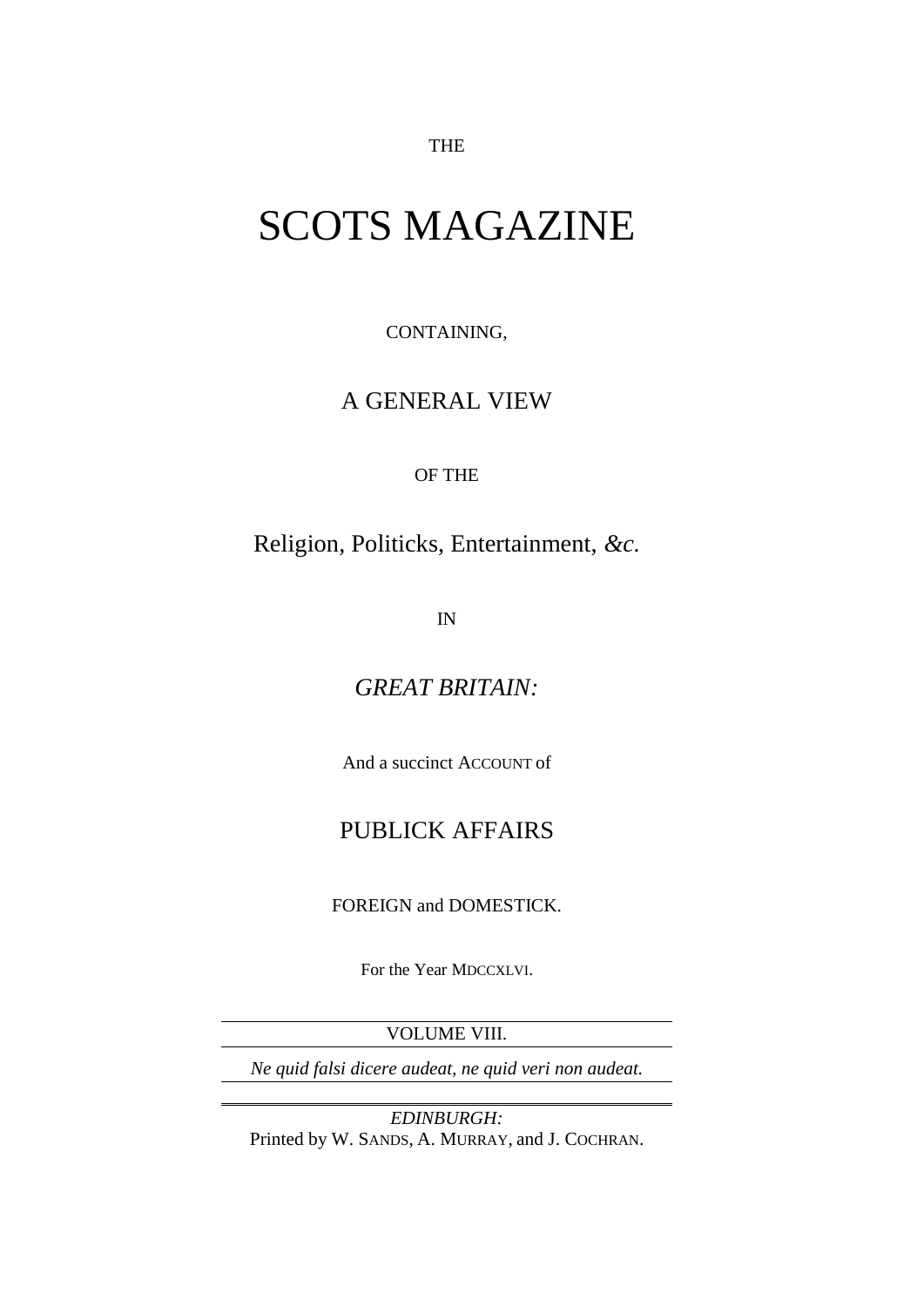Burnet, Mr Baron Clarke, and Mr Baron Clive) went in procession from Serjeants-inn in Chancery lane, to the town hall of St Margaret's Hill, and opened the special commission for the trial of the rebel prisoners. My Lord Chief Justice Lee gave the grand jury a learned and judicious charge; which being ended, they withdrew; and in an hour and a half returned, having found a true bill against William Earl of Kilmarnock, George Earl of Cromarty, and Arthur Lord Balmerino, for high treason, in levying war against his Majesty. There were present Thomas Page, Esq; High, Sheriff of Surrey, Sir Dudley Rider, Attorney General, Henry Masterman, Esq; Master of the Crown-office, John Chambre-Vernon, Esq; Clerk of the Arraigns, and a great number of the Justices of the Peace named in the commission.—The Gentlemen that composed the grand jury were. Sir William Richardson of Bermondsey, Sir Abraham Shard of Kennington, Sir Thomas Hankey of Clapham, Sir Peter Thompson of Bermondsey. Knights, and Josias Wordsworth of Adscomb, Samuel Atkinson of Croydon, Percival Lewis of Putney, John Copeland of Camberwell, Charles Hoskins of Croydon, Joseph Creswick of Streatham, William Clarke of Southwark, Joseph Willoughby of Croydon, Thomas Bevois of Bermondsey, Elias Bird of Rotherhith, Thomas Tarrant of Southwark, Edward Stevens of Southwark, Henry Robinson of Wandsworth, John Heathfield of Croydon, Nathaniel Green of Southwark, Isaac Eeles of Lambeth, John Smith of Lambeth, Hemmet Richardson of Bermondsey, and Samuel Nicholson of Croydon, Esqs.

The grand jury met again on the 25th and 26th, and found bills of indictment again it the following rebel officers taken at Carlisle, viz. John Hamilton, Governor of the castle of Carlisle; Francis Townly, Colonel of the Manchester regiment, and Governor of the city of Carisle; John Saunderson, Alexander Blood, George Fletcher, PeterMoss, James Dawson, Thomas and Charles Deakins, Thomas Siddal, John Holker, John Berwick, Thomas Furnival, Thomas Chaddock, James Wilding, John Betts, John Hunter, William Brittie, and Christopher Taylor, English; and Robert Forbes, James Ged, Charles Gordon, James Gordon (a Priest), Alexander and George Abernethies, John Burnet, John Comerie, Alexander Macgrouthers senior and junior, James Nicolson, Walter Mitchel,<br>George Ramsay, Alexander Leith, Donald George Ramsay, Alexander Leith, Macdonald, Walter Ogilvy, and James Stratton, Scots; and against David Morgan of Derby, Esq; Barrister at Law; who were all to be arraigned on the 3d of July, and their trials to begin on the 7th. The spelling of some of the names here, and in the list of officers taken at Carlisle, *Mag*. 1745, *p*. 580. differs; as does likewise the corps to which some of the Scots officers are said in the news papers to belong, which therefore we have omitted. Samuel Maddock, of the Manchester regiment, is become an evidence.

On the 24th, the Lords' appointed a committee to search the records for precedents in relation to the

## L O N D O N .

A Precept was signed, on the 7th of June, by the Lord Chief Justices,  $\frac{1}{\sqrt{2}}$  Baron, and several of the Judges in Westminster hall, to the Sheriff of Surrey, to summon a jury to appear at St Margaret's Hill, Southwark, on the 23d of June, to try several rebels prisoners there. On the 23d, eight of the Judges (*viz* Sir William Lee, Sir John Willes, Sir Martin Wright, Sir Thomas Abney, Sir James Reynolds, Mr Justice